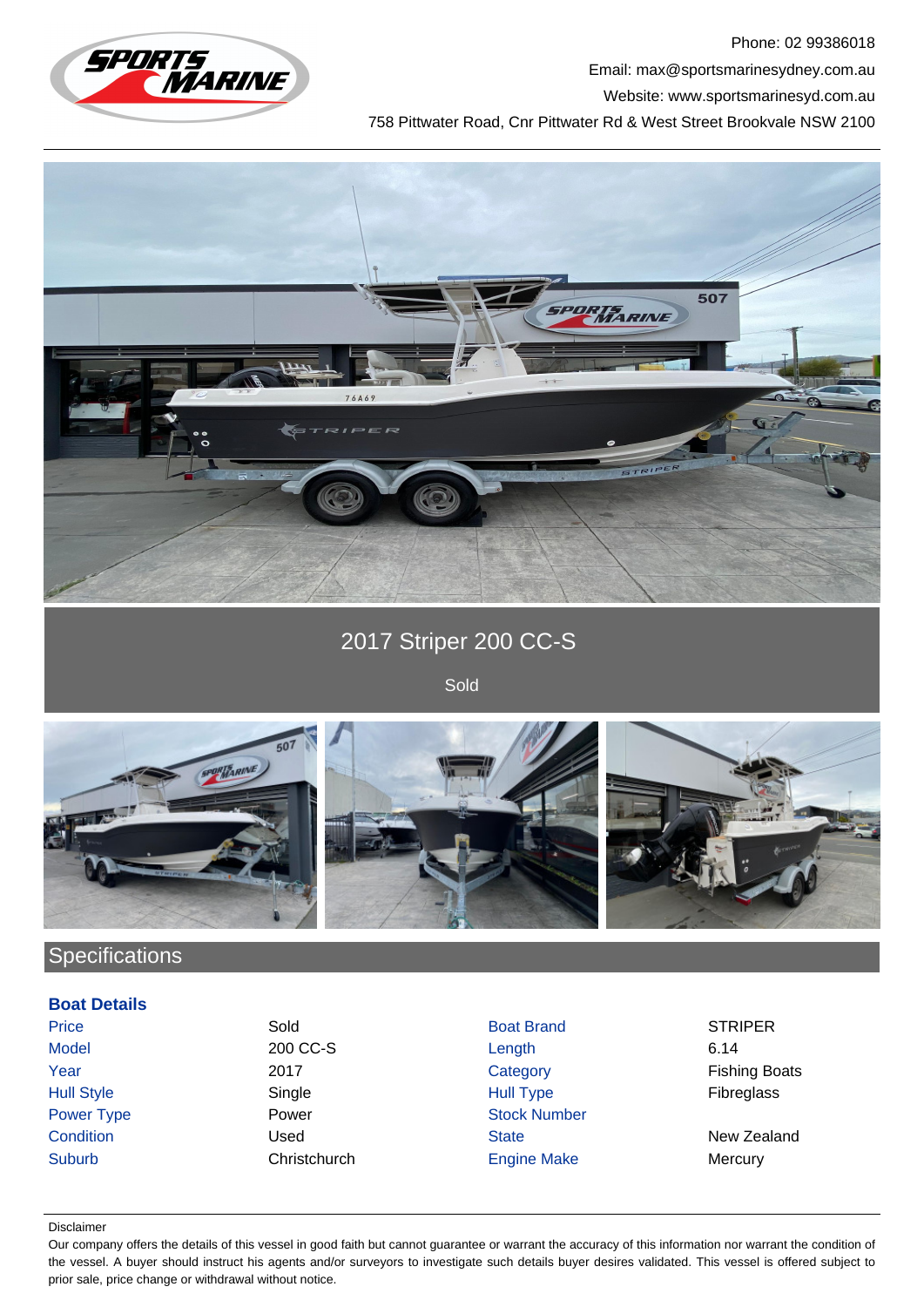

## **Description**

2017 Striper 200 CC-S

Powered by a Mercury 150 hp Four Stroke Outboard with 44 hours on the clock.,

The 200 CC-S has all the essentials you need for great days on the water. With vast amounts of fishing space, storage and a big fuel tank to match, long day trips keep this Striper in its element. Coming complete with a tandem trailer, this low hour Striper is ready for some serious action.

Specifications:

- Length-Centerline 6.14 m
- Beam 2.49 m.
- Dry Weight 1,537 kg
- Fuel Capacity 344 L
- Draft (Drive Down): 83.82 cm
- Deadrise 20 deg U.S. Max.
- Weight Capacity 816 kg
- U.S. Max. Person Capacity 8

Key Features Included

- Bow Roller w/ Cleat
- Center Stern Bait Table
- Leaning Post Backrest Cushion
- Porta Potti w/ Deck Pump Out
- Bluetooth Stereo w/ 4 Speakers
- Hydraulic Trim Tabs
- T-Top Canvas Black w/ Rocket Launcher
- Raw Water Washdown
- U-Dek Matting
- Simrad GO12 MFD
- VHF Radio
- Mercury Vessel View Link
- Electric Anchor
- Galvanized Trailer w/ Brakes

Ask about our competitive finance rates, we can tailor a package to suit most budgets to approved purchasers.

Nationwide delivery is available.

Disclaimer

Our company offers the details of this vessel in good faith but cannot guarantee or warrant the accuracy of this information nor warrant the condition of the vessel. A buyer should instruct his agents and/or surveyors to investigate such details buyer desires validated. This vessel is offered subject to prior sale, price change or withdrawal without notice.